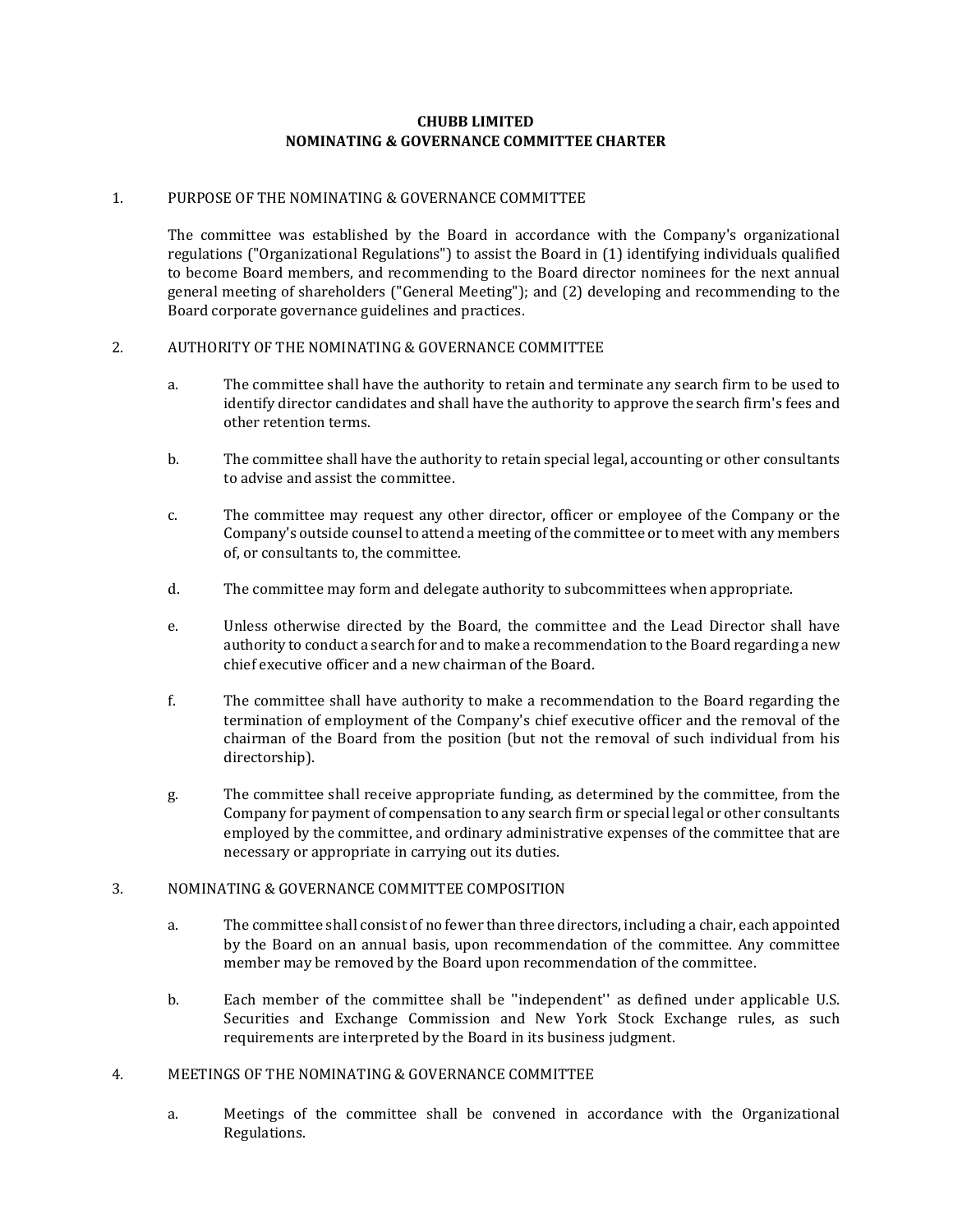b. At any meeting of the committee, the Company's chief executive officer, secretary and/or the Delegate (as defined in the Organizational Regulations) may attend and participate in an advisory role, subject to the discretion of the chair of the committee to exclude members of Executive Management.

# 5. DUTIES AND RESPONSIBILITIES OF THE NOMINATING & GOVERNANCE COMMITTEE

- a. Nominations and Board Composition
	- i. The committee shall develop qualification criteria for Board members, and actively seek, interview and screen individuals qualified to become Board members for recommendation to the Board in accordance with the Corporate Governance Guidelines. The committee shall recommend to the Board potential nominees, and the renomination of incumbent directors as appropriate. The committee shall consider potential nominees recommended by shareholders, but the committee has no obligation to recommend such candidates for nomination. The chair of the committee, on behalf of the Board, shall invite new directors to join the Board upon approval by the Board and subject to election by shareholders.
	- ii. The committee shall periodically review the compensation and Chubb shareholding guidelines of directors and make recommendations to the Board on any recommended changes.
	- iii. The committee shall review and approve the total aggregated amount of compensation for the non-employee members of the Board of Directors to be submitted for approval by the General Meeting pursuant to article 25 of the Articles of Association.
	- iv. The committee shall review annually, or more often if appropriate, the directors who are members (including qualifications and requirements), structure (including authority to delegate and select a chair) and performance of committees of the Board (including reporting to the Board), and make recommendations to the Board, as appropriate.
	- v. The committee shall review annually, or more often if appropriate, the qualification of directors as "independent'' within the meaning of U.S. Securities and Exchange Commission and New York Stock Exchange rules and make recommendations to the Board with respect to such determinations.
	- vi. The committee shall make appropriate plans for the succession of the Company's chief executive officer and the chairman of the Board upon retirement, death or disability, and review such plans at least annually.
	- vii. The committee shall review annually, or more often if appropriate, the qualification of Audit Committee members as "financially literate" and as having "accounting or related financial management expertise" within the meaning of New York Stock Exchange rules and as "audit committee financial experts" within the meaning of U.S. Securities and Exchange Commission rules, and make recommendations to the Board with respect to such determinations.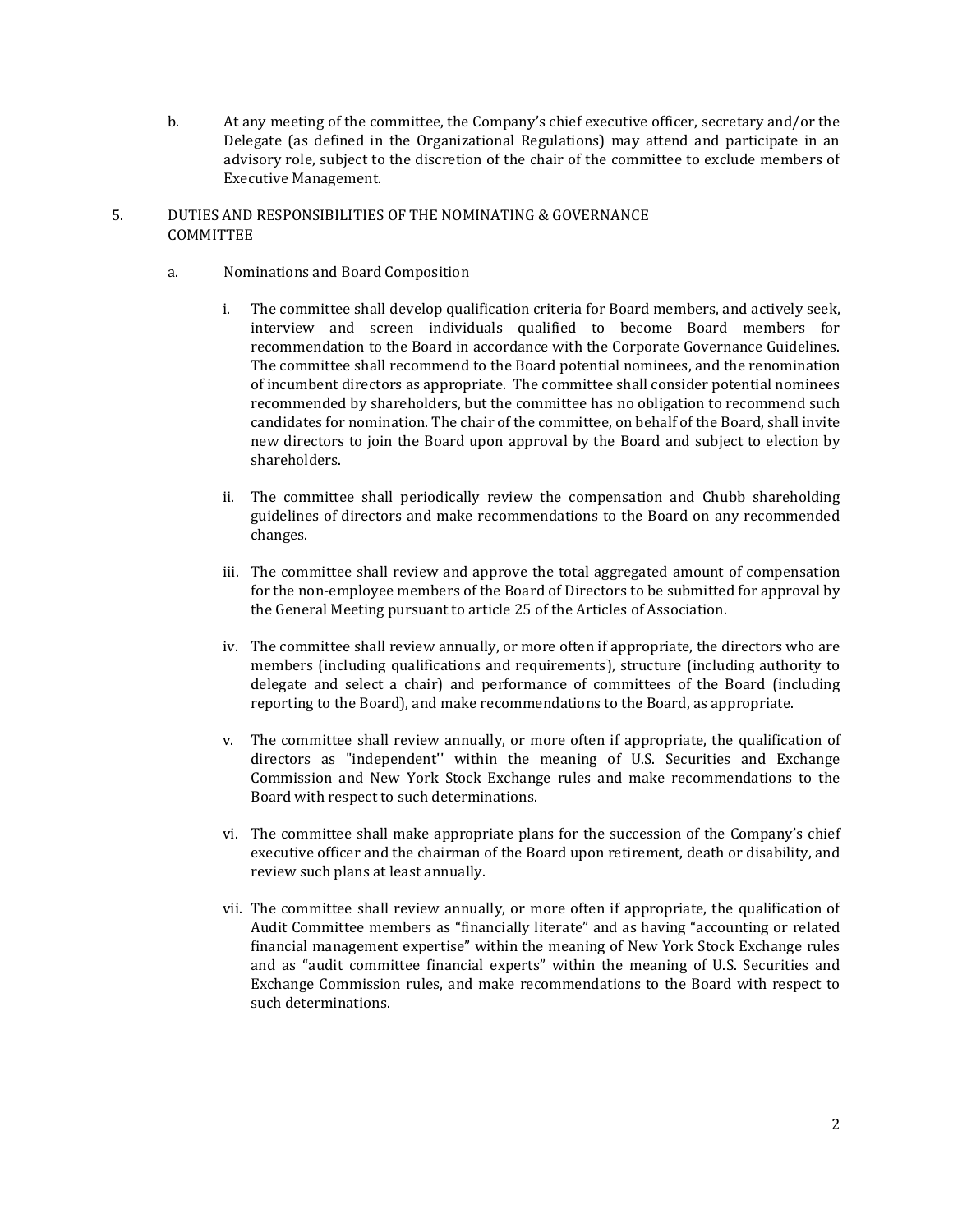- b. Corporate Governance
	- i. The committee shall serve in an advisory capacity to the Board and chairman of the Board on matters of organizational and governance structure of the Company and the conduct of the Board.
	- ii. The committee will prepare and assist the Board and each of its committees in conducting a self-evaluation to determine whether the Board and its committees are functioning effectively. The full Board will discuss the evaluation report to determine what, if any, action could improve Board and Board committee performance.
	- iii. The committee shall review and reassess at least annually the adequacy of the Corporate Governance Guidelines of the Company and recommend any proposed changes thereto.
	- iv. The committee shall solicit and review comments from all directors and report annually to the Board with an assessment of the Board's performance, to be discussed with the full Board.
	- v. The committee shall recommend to the Board the designation of officers of the Company as "executive officers" of the Company for the purposes of U.S. Securities and Exchange Commission reporting requirements.
	- vi. The committee shall recommend to the Board the designation of officers of the Company as "Executive Management" of the Company for the purposes of Swiss law requirements.
	- vii. The committee shall review annually, or more often if appropriate, the Company's directors and officers and errors and omissions liability coverage and make any recommendations thereto that it deems appropriate.
	- viii. The committee shall review annually, or more often if appropriate, the practices and procedures of any political action committees affiliated with the Company to review compliance by such political action committees with applicable laws. For the avoidance of doubt, the committee shall not direct, dictate, control, or directly or indirectly participate in the decision-making process of, any political action committee with regard to contributions or expenditures in connection with elections for any local, state, or federal office or decisions concerning the administration of such political action committee.
	- ix. The committee shall review annually, or more often if appropriate, the Company's contributions to the Chubb Charitable Foundation and associated Chubb Charitable Foundation projects and set any guidelines relating thereto that it deems appropriate.
	- x. The committee shall conduct a reasonable prior review of and oversee all transactions with related parties required to be disclosed under U.S. Securities and Exchange Commission regulations (but without applying the transaction value threshold of those regulations) for potential conflicts of interest. The procedure for review, oversight and approval shall be in accordance with the Company's related party transactions guidelines and include reviews of reports and disclosures of insider and affiliated party transactions to be provided periodically, and not less often than annually, by the Company's general counsel.
	- xi. The committee shall consider and recommend to the Board the agenda for the Company's General Meeting, and shall receive and review any shareholder proposals for inclusion in the Company's proxy statement and determine the appropriate response.